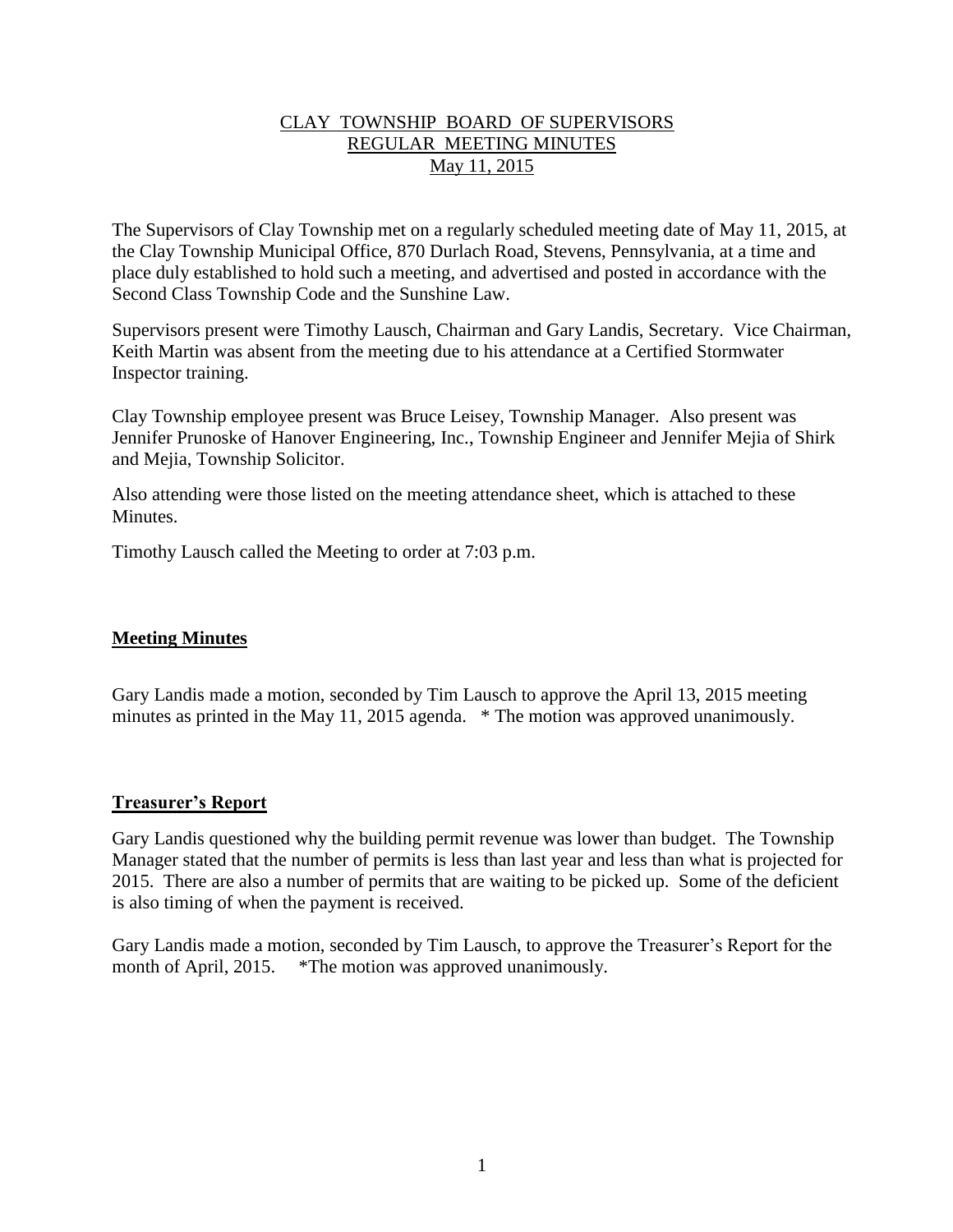# **Visitors**

1. Herb Noack

Mr. Noack asked when street sweeping will begin.

Earl Stauffer, Road Master, said that street sweeping will begin the week of May 11, 2105.

Mr. Noack also expressed concerns with mowing when wet at Charity Gardens and the grass clumps up. Earl Stauffer said that unfortunately there are weeks that it is necessary to mow in wet weather.

Mr. Noack also expressed concerns with speeding in his development on Woodchuck Drive. The Township Manager encouraged Mr. Noack to speak with the police regarding his concerns.

2. Tina Thompson, Senator Ryan Aument Office

Tina Thompson, Aide for Senator Ryan Aument, informed the Board of Supervisors and audience of Senator Aument's willingness to work with the residents of Clay Township on state related concerns they may have. Ms. Thompson encouraged residents to contact her with concerns.

# **Engineer's Report**

1. Fox Creamery – Escrow Release

Bruce Leisey reviewed the Hanover Engineering letter dated May 7, 2015 with the Board of Supervisors.

Gary Landis made a motion, seconded by Tim Lausch to release 100% of the contingency costs in the amount of \$7,647.43, approve the waiver of processing "as built" plans and release escrow in the amount of \$86,455.39 leaving a balance of \$1,500. \* The decision was unanimously approved.

Bob Fox, Fox Creamery, will submit \$1,500 cash in lieu of a Letter of Credit and the Township will release total Letter of Credit in the amount of \$87,945.39.

Gary Landis expressed concerns with people turning into neighbors drive off 322 thinking it is the creamer's driveway. Mr. Fox acknowledge that this is a concern. The Township Manager, Township Engineer and Mr. Fox will meet at the site to discuss possible solutions.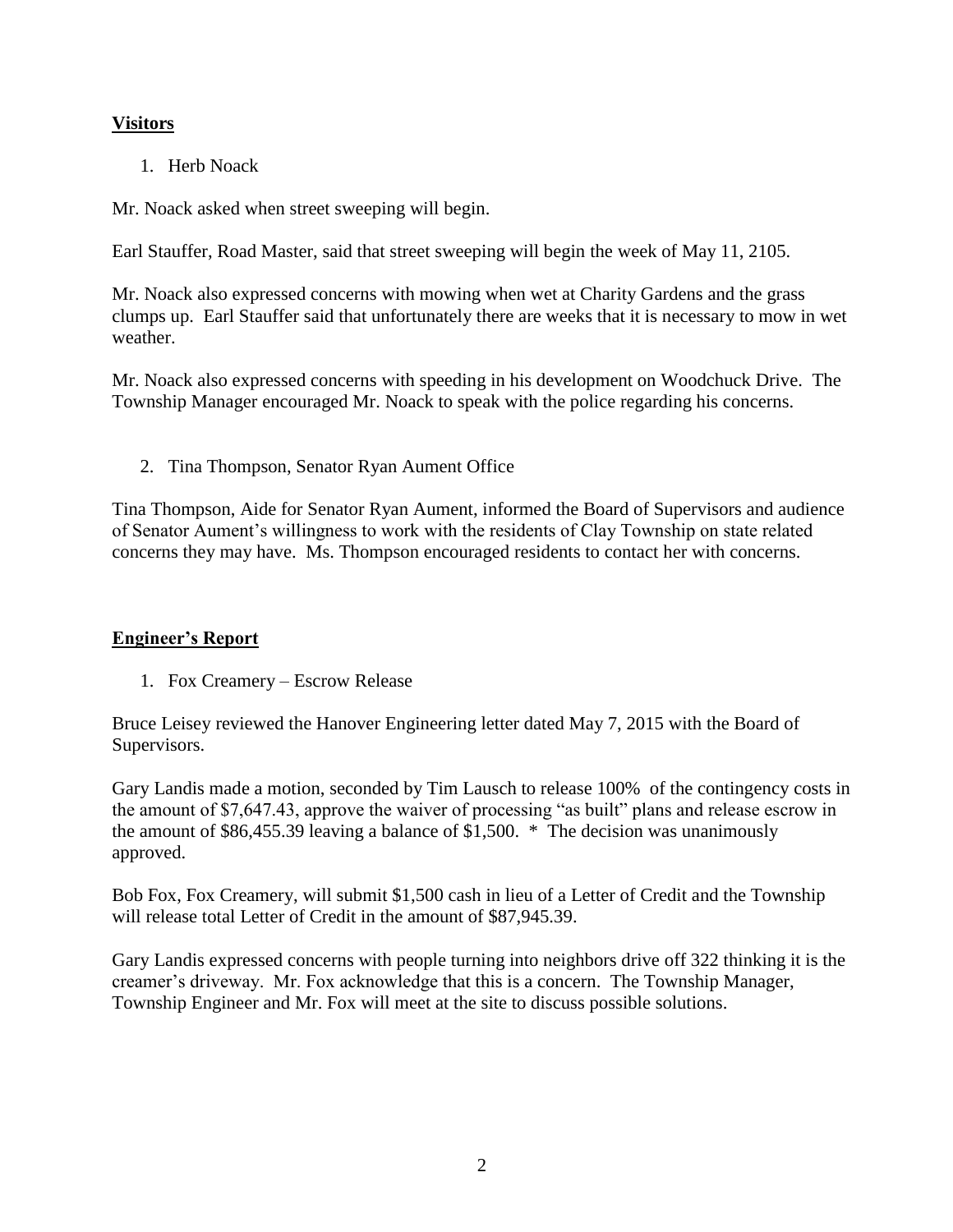## **New Business**

2. Approve Parking Restriction Ordinance

Jennifer Mejia, Township Solicitor, gave a brief update on the proposed Ordinance.

Suzan Johns, 342 Mt Olive Lane, said that she has not had a problem pulling out of the development with the cars parked there.

Lou Katz, 30 Meadow Drive, disagreed stating it is hard to see with the cars parking along the road and he has also witnessed several accidents there.

Suzan Johns expressed concerns with the "look" of parking in the development.

Jennifer Mejia explained that the Developer met parking requirements (2 spaces per unit). She also noted with on-street parking there are approximately 3.3 spaces per unit.

Andrew Ries, 1 Bethlehem Lane, stated that cities do not have this restriction.

Jennifer Mejia stated that this is a state wide PennDOT requirement.

Andrew Ries stated that he witnessed 3 accidents when residents are dropping/picking up school children at the bus stop. He also expressed concern with the restriction of being able to park commercial vehicle on his property. He said the HOA will not allow commercial vehicle in driveway or on street.

Gary Landis made a motion, seconded by Tim Lausch to approve the Parking Restriction Ordinance #051115 for along Clay School Road. \* The motion was unanimously approved.

Bruce Leisey will contact the Developer to have the no parking sign installed.

## **Engineer's Report**

1. Jeremy Rutt – Relief from Major Storm Water Planning

This item was tabled at this time. Applicant was not in attendance at the meeting.

2. Hopeland Sewer System – L&I Update

This item was tabled at this time. Hanover Engineering is in the process of reviewing flow data.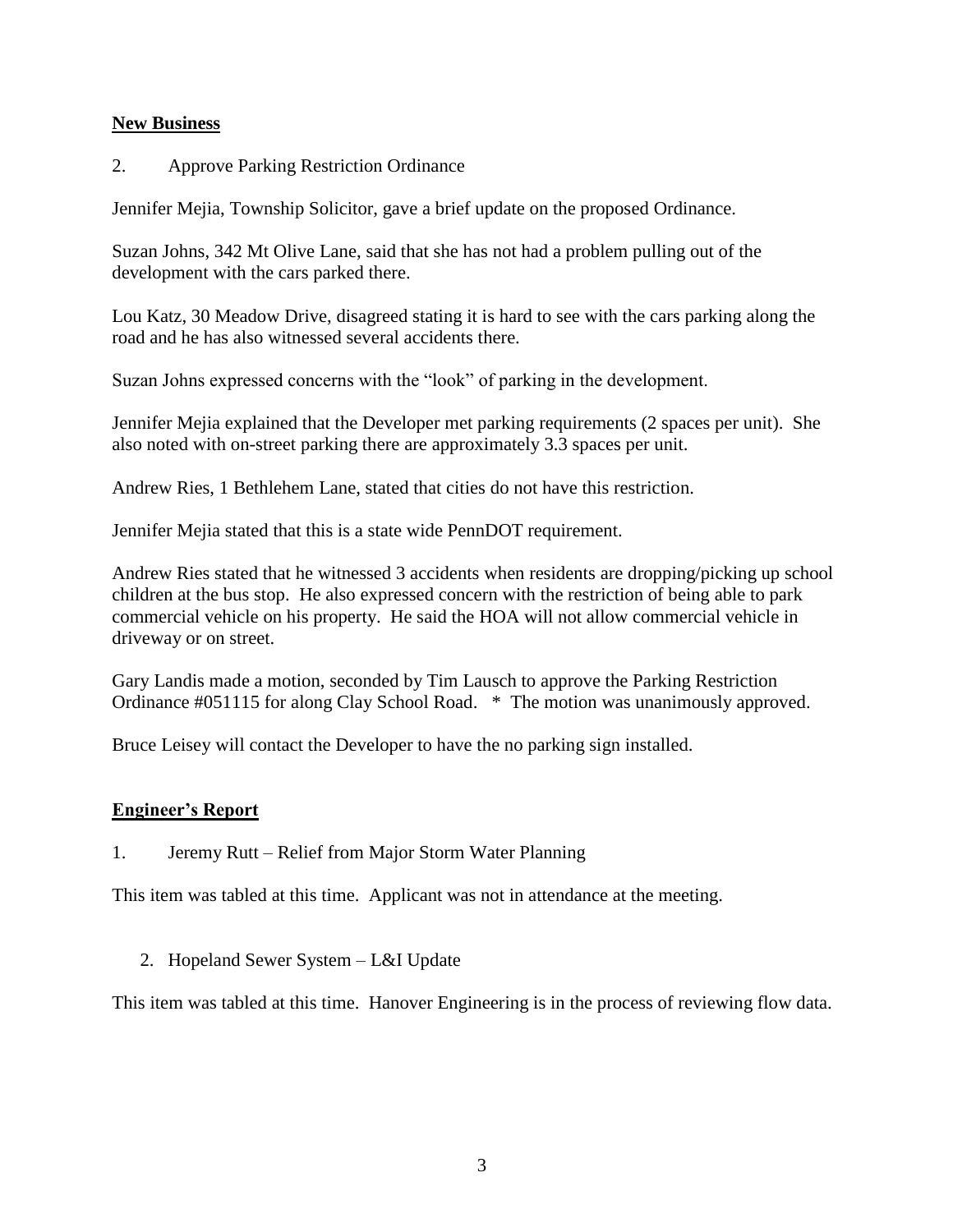## **Old Business**

1. Execute Declaration of Driveway Agreement

Jennifer Mejia, Township Solicitor, informed the Board of Supervisors that Rick and Doris Bernarduci have executed the Driveway Agreement which holds the Township harmless if the Bernarduci's additional driveway area would need to be removed to install a sewer lateral in the future.

## 2. Audit Meeting Date

The Board of Supervisors authorized the Township Manager to coordinate a date among all the members for the meeting.

3. Clair Weaver Lot Add-On Right-of-Way

Gary Landis made a motion, seconded by Tim Lausch to accept the legal description as drafted by Clair Weaver's Engineer Diehm and Sons. \* The motion was unanimously approved.

4. Update Road Work Plan for 2015 Season

Gary Landis requested a status update on written list of road projects to be completed in 2015.

Tim Lausch and Earl Stauffer will work on an update to submit for review at the May 26, 2015 meeting.

Gary Landis voiced concerns with time spent at parks and lack of road work being completed.

The Board of Supervisors will discuss the possibility of transferring the responsibility of ball field grooming to the baseball teams in 2016.

## **New Business**

1. Non Uniform Pension Modification of Investments Request

Members of the pension plan reviewed the financial status of the plan with the Trustee and request the Board of Supervisors to authorize Trustee of pension plan, Susquehanna Trust, to change investment from 50% bonds and 50% stocks to 60% stocks and 40% bonds.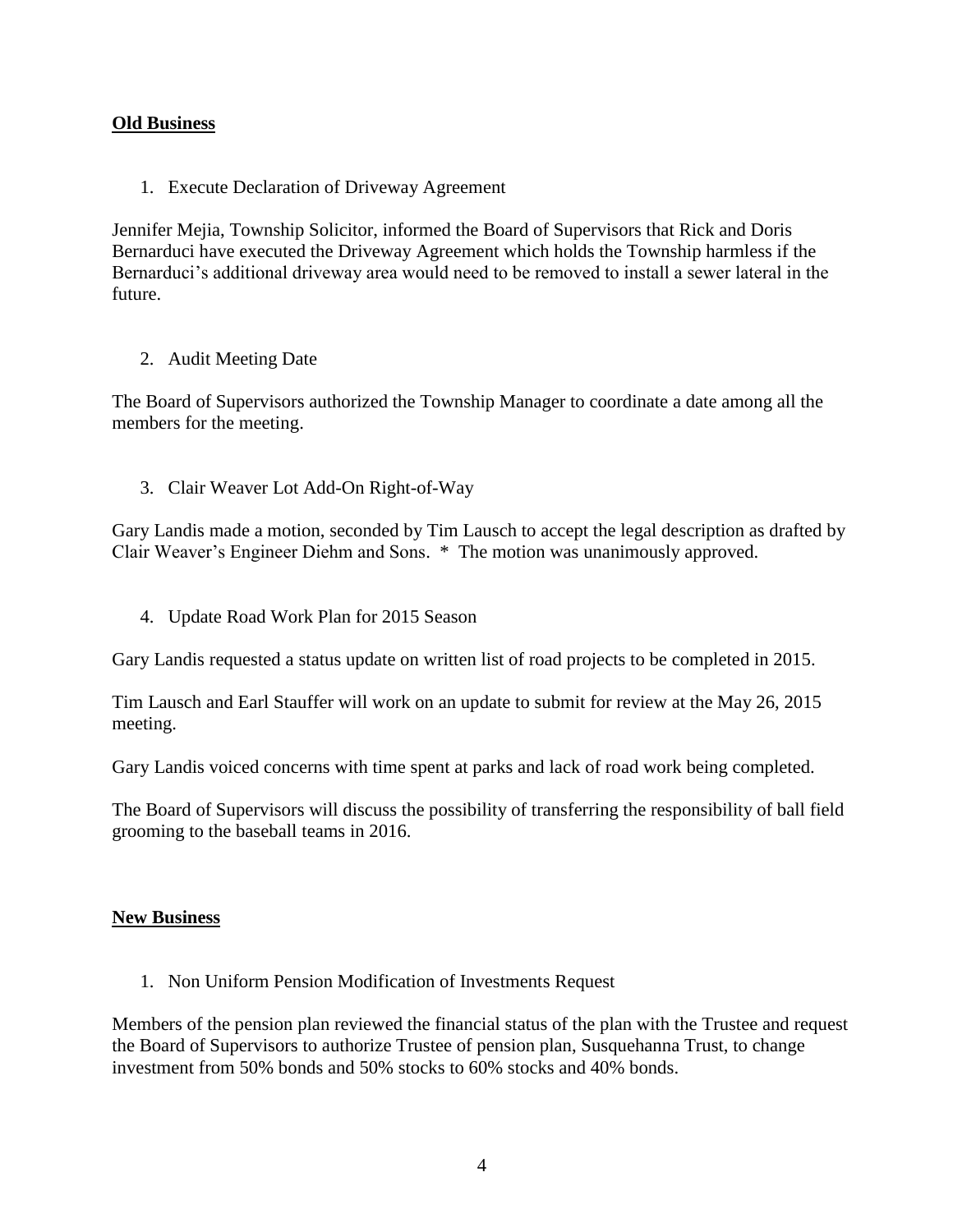Gary Landis made a motion, seconded by Tim Lausch to authorize the investment change as requested by the members. \* The motion was unanimously approved.

3. Approve Loan Refinancing Agreement Ordinance

After review, Gary Landis made a motion, seconded by Tim Lausch to approve Ordinance #051115A to modify the Township loan's fixed interest rate from 3.34% to 2.5%. \* The motion was unanimously approved.

4. Approve Refinancing Agreement Ordinance Notice for Advertisement

Gary Landis made a motion, seconded by Tim Lausch to approve advertising of the notice. \* The motion was unanimously approved.

Gary Landis made a motion, seconded by Tim Lausch to authorize Tim Lausch and Bruce Leisey to sign any documents necessary to implement new terms. \* The motion was unanimously approved.

5. Approve Purchase of Ceiling Tiles

Gary Landis made a motion, seconded by Tim Lausch to approve purchase of ceiling tiles for old office building from Musselman Lumber for \$1,071,00. \* The motion was unanimously approved.

# **Bills to be Paid**

General Fund

Gary Landis made a motion, seconded by Tim Lausch, to approve the General Fund bills totaling  $$31,981.10$  for the month of April.  $*$  The motion was approved unanimously.

Rec Fund

Gary Landis made a motion, seconded by Tim Lausch, to approve the Recreation Fund bills totaling \$7,738.07 for the month of April. \* The motion was approved unanimously.

## Sewer Fund

Gary Landis made a motion, seconded by Tim Lausch, to approve the Sewer Fund bills totaling \$3,306.51 for the month of April. \* The motion was approved unanimously.